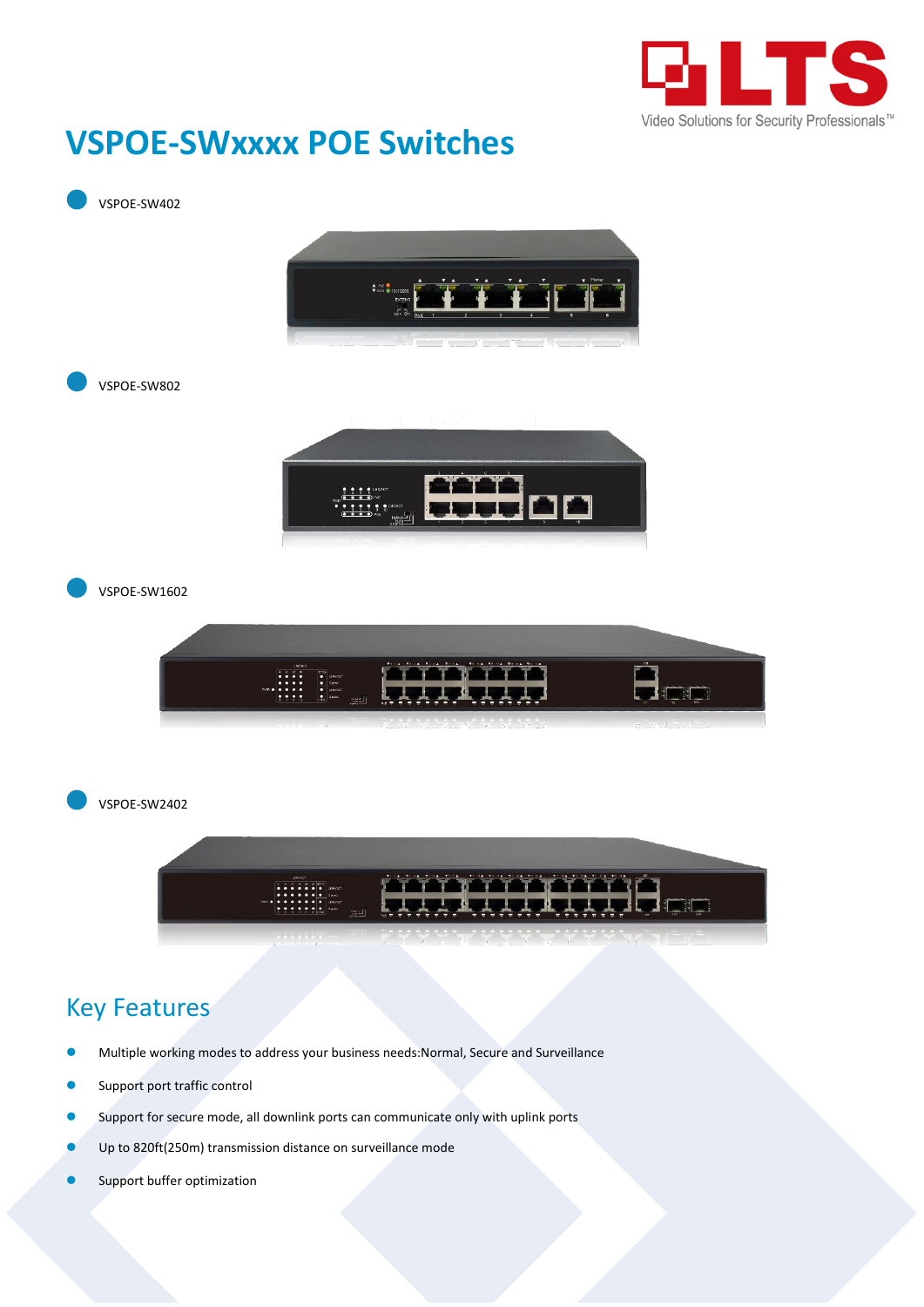

## All metal housing, safe and reliable

## Specifications

| <b>Model</b>                                     | VSPOE-SW402                                                                                                         | VSPOE-SW802                                                | VSPOE-SW1602                                                                                        | VSPOE-SW2402                                               |  |
|--------------------------------------------------|---------------------------------------------------------------------------------------------------------------------|------------------------------------------------------------|-----------------------------------------------------------------------------------------------------|------------------------------------------------------------|--|
| Ports                                            | 6×100Mbps network ports<br>(RJ45), including 4 PoE ports                                                            | 10×100Mbps network ports<br>(RJ45), including 8 PoE ports  | 16×100Mbps PoE ports<br>(RJ45)+2×1000Mbps Combo<br>ports                                            | 24×100Mbps PoE ports<br>(RJ45)+2×1000Mbps Combo<br>ports   |  |
| Standards                                        | IEEE802.3, IEEE802.3u, IEEE802.3az, IEEE802.3x, IEEE802.3af, I<br>EEE802.3at                                        |                                                            | IEEE802.3, IEEE802.3u, IEEE802.3z, IEEE802.3ab, IEEE802.3x, I<br>EEE802.3af,IEEE802.3at,IEEE802.3az |                                                            |  |
| Switching<br>capacity                            | 1.2Gbps                                                                                                             | 2Gbps                                                      | 7.2Gbps                                                                                             | 8.8Gbps                                                    |  |
| Forwarding<br>performance                        | 0.90Mpps                                                                                                            | 1.49Mpps                                                   | 5.36Mpps                                                                                            | 6.55Mpps                                                   |  |
| Packet Buffer                                    | 768Kbit                                                                                                             | 1.625Mbit                                                  | 4M bit                                                                                              | 4Mbit                                                      |  |
| MAC                                              | 2K                                                                                                                  | 4К                                                         | 16K                                                                                                 | 16K                                                        |  |
| <b>Dimensions</b><br>$(W \times D \times H)$     | 160mm x 93mm x 32mm<br>$(6.3" \times 3.7" \times 1.3")$                                                             | 220mm x 150mm x<br>44mm(8.7"×5.9"×1.7")                    | 440mm x 207mm x<br>45mm(17.3"×8.1"×1.8")                                                            | 440mm x 207mm x<br>45mm(17.3"×8.1"×1.8")                   |  |
| Weight                                           | < 0.6 kg                                                                                                            | $<$ 1.22 $kg$                                              | $<$ 4.2 $kg$                                                                                        | $<$ 4.2 $kg$                                               |  |
| Power supply                                     | AC: 100-240V, 50/60Hz                                                                                               |                                                            |                                                                                                     |                                                            |  |
| PoE                                              | 802.3at/af                                                                                                          |                                                            |                                                                                                     |                                                            |  |
| Max. PoE<br>Power                                | Max capacity: 65W<br>Max capacity for single<br>port: 30W                                                           | Max capacity: 120W<br>Max capacity for single port:<br>30W | Max capacity: 250W<br>Max capacity for single<br>port: 30W                                          | Max capacity: 370W<br>Max capacity for single port:<br>30W |  |
| <b>Cooling Fans</b>                              | $\mathbf 0$                                                                                                         | 0                                                          | $\overline{2}$                                                                                      | 2                                                          |  |
| Mean Time<br><b>Between</b><br>Failure<br>(MTBF) | >50000 hours                                                                                                        |                                                            |                                                                                                     |                                                            |  |
| Operating<br>temperature                         | 0°C-40°C (32°F-104°F)                                                                                               |                                                            |                                                                                                     |                                                            |  |
| Operating<br>humidity                            | 10%~90% (noncondensing)                                                                                             |                                                            |                                                                                                     |                                                            |  |
| Storage<br>humidity                              | 5%~90% (noncondensing)                                                                                              |                                                            |                                                                                                     |                                                            |  |
| Indicator                                        | PWR:<br>Steady on: AC input is normal<br>Off: No AC input                                                           |                                                            |                                                                                                     |                                                            |  |
|                                                  | PoE:<br>Off: No PoE power supply<br>Steady on: PoE power supply is normal<br>Flashing: PoE power supply is abnormal |                                                            |                                                                                                     |                                                            |  |
|                                                  | LINK/ACT:<br>Off: No link<br>Steady: Linked at 10/100Mbps<br>Flashing: Transmitting data                            |                                                            |                                                                                                     |                                                            |  |
|                                                  | Speed:<br>Off: Linked at 10/100Mbps<br>On: Linked at 1000Mbps                                                       |                                                            |                                                                                                     |                                                            |  |